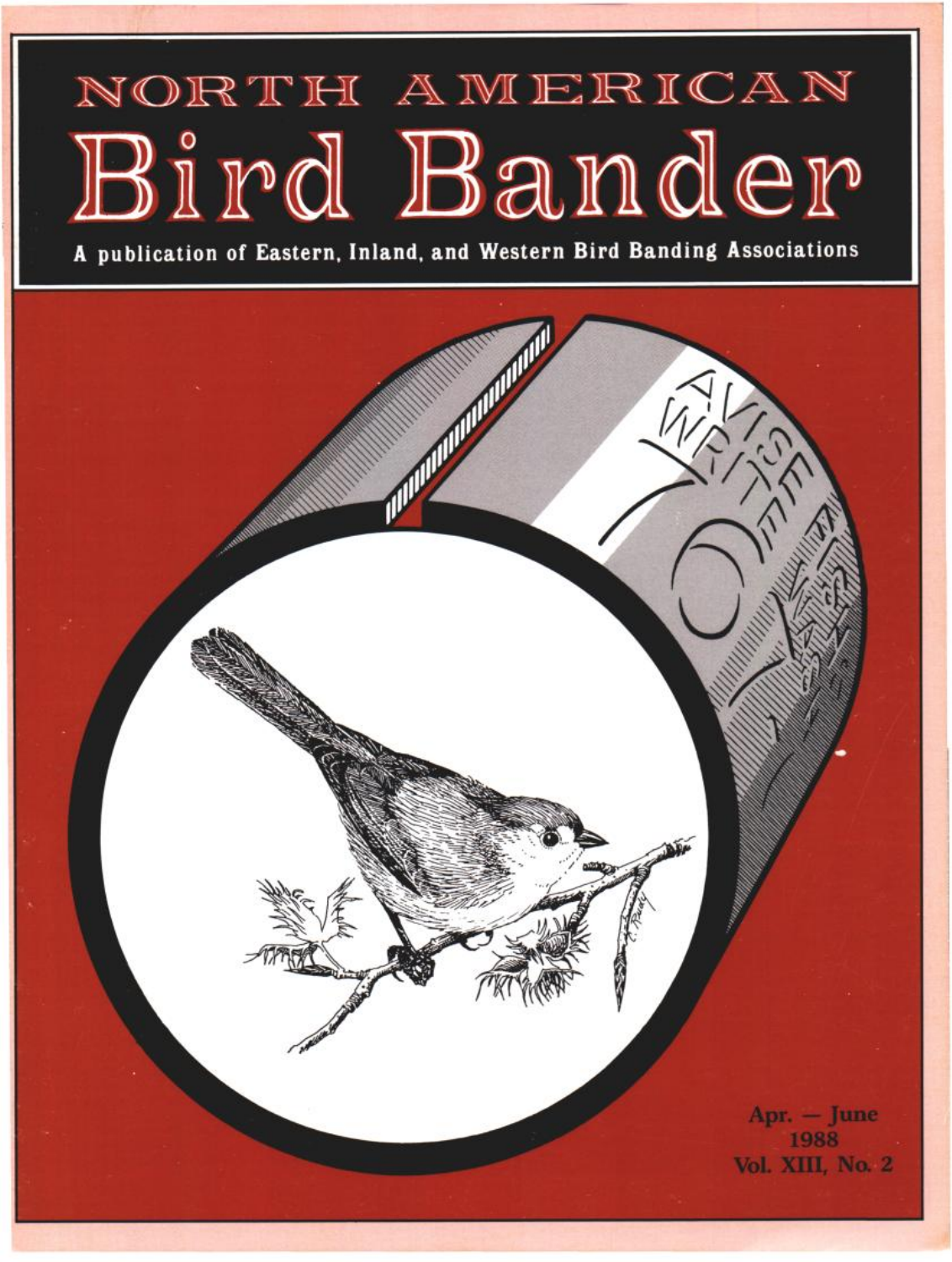|                                         | <b>Officers</b>   |                                                                              |                                |                                                                                   |                                                                |
|-----------------------------------------|-------------------|------------------------------------------------------------------------------|--------------------------------|-----------------------------------------------------------------------------------|----------------------------------------------------------------|
|                                         |                   | President Frederick S. Schaeffer<br>1650 14th Avenue<br>Vero Beach, FL 32960 | 1st Vice-President Judith Bell |                                                                                   | RD 3. Box 61<br>Newark Valley, NY 13811                        |
|                                         |                   | Secretary Robert G. McKinney<br>198 Parkview Drive<br>Rochester, NY 14625    |                                | 2nd Vice-President Robert P. Yunick<br>1527 Myron Street<br>Schenectady, NY 12309 |                                                                |
|                                         | <b>Treasurer</b>  | Donald Mease<br>RD#2, Box 436A                                               |                                |                                                                                   | 3rd Vice-President Chris N. Rose, Sr.<br>98 Lopez Rd.          |
| <b>Eastern Bird Banding Association</b> | Immediate<br>Past | Hellertown PA 18055<br>Walter Protzman                                       |                                | Editor                                                                            | Cedar Grove, NJ 07009<br>Robert J. Pantle<br>35 Logan Hill Rd. |
|                                         |                   | President                                                                    |                                |                                                                                   | Candor, NY 13743                                               |
|                                         |                   |                                                                              | <b>Councillors</b>             |                                                                                   |                                                                |
|                                         |                   | Nadia Mutchler                                                               | Roy Slack                      | Janet Shafer<br>Douglas Gross<br>Charles Davis                                    |                                                                |
|                                         |                   | Ken Clark                                                                    | Alen Lubchansky                |                                                                                   |                                                                |
|                                         |                   | Pat Melville<br>J. William                                                   | Jeff Spendelow                 |                                                                                   |                                                                |
|                                         |                   | Oberman                                                                      | Leon Wilson                    |                                                                                   | David Mehlman                                                  |

**Terms expire 1988 Terms expire 1989 Terms expire 1990** 

**Eastern Regional News is published quarterly in North American Bird Bander by the Eastern Bird Banding Association. Applications for membership and**  changes of address should be sent to the Treasurer. The dues: Active Members-\$10.00 per year; Sustaining Members-\$18.00 per year; Student Members-\$8.00 **per year; Family Membership add \$2.00 to any category; Institutional Membership--\$15.00; Life Membership--S200.00; Non-subscribing Members--S3.00 per year. Canadian and foreign memberships add \$4.50. Contributions to the Eastern Bird Banding Association are tax deductible.** 

**Inland Bird Banding Association** 

**President John J. Flora 3636 Williams Dearborn, MI 48124 Secretary Carroll Rudy W. 3866 Hwy. H. Chilton, WI 53014 Treasurer C. Holmes Smith 6305 Cumberland Rd., SW Sherrodsville, OH 44675** 

**Board of Directors** 

**Allen E. Valentine Jane OIyphant Dr. Donald G. Varner Nathaniel Whitney** 

### **Officers**

**1st Vice-President Peter C. Petersen 235 McClellan Davenport, IA 52803 2nd Vice-President Don Beimborn 3630 Glenhurst S. St. Louis Park, MN 55416** 

#### **Membership Secretary**

**Allen E. Valentine 17403 Oakington Court Dallas, TX 75252** 

**Inland Regional News is published quarterly in North American Bird Bander by Inland Bird Banding Association. Application for membership and notices of change of address should be sent to the Treasurer. The active members will receive BOTH North American Bird Bander and Inland Bird Banding Newsletter**  (quarterly): Annual dues per calendar year: ACTIVE MEMBERSHIPS: Regular Member-\$15.00; Sustaining-\$25.00; Life-\$200.00 (in full, or 5 annual **payments of \$40.00}; Benefactor--\$1,000.00. IN-ACTIVE MEMBERSHIP: North American Bird Bander--\$10.00; INSTITUTIONAL SUBSCRIPTIONS: \$15.00 U.S. and \$20.00 Foreign, including Canadian.** 



**Western Bird Banding Association** 

**President Dr. W. B. Quay 2003 Ida Street Napa, CA 94558 Secretary Dr. Alan A. Gubanich Dept. of Biol., Univ. of Nev. Reno, NV 89557 Treasurer Dr. Howard L. Cogswell 1548 East Avenue Hayward, CA 94541** 

**Officers** 

**Ist Vice-President Dr. David F. DeSante 2nd Vice-President Dr. Kerry P. Reese Immediate Past Dr. Robert C. Tweit President 3116 N. Willow Creek Dr. Point Reyes Bird Observ. 4990 Shoreline Hwy Stinson Beach, CA 94970 College of Forestry Wildlife Range Science University of Idaho Moscow, ID 83843 Tucson, AZ 85712-1382** 

**Directors at Large**<br>Dr. Carl D. Barrentine **Buth** Dr. Carl D. Barrentine **Ruth Ogden Russell**<br>
Dept. of Biology 2850 Camino de Oe **California State Univ. 9001 Stockdale Highway Bakersfield, CA 93309** 

2850 Camino de Oeste<br>Tucson, AZ 85745

**Term expires 1988 Term expires 1989** 

**Applications for membership in the Western Bird Banding Association should be sent to the Treasurer. All classes of membership are by calendar**  year only and receive North American Bird Bander. Membership classes are: Active Member-\$13.00 per year; Sustaining Member-\$26.00 per year; Non**subscribing Member--S3.00 per year; Life Member--S260.00. Outside the U.S. postage must be added to each membership fee, excepting that for Life Membership.** 

**CHANGE OF ADDRESS? Members of each banding association (EBBA, IBBA, WBBA} should inform the Treasurer of their association(s} as soon as possi**ble concerning a planned change of address. There is otherwise the hazard of not receiving NABB, since the U.S. Post Office does not forward mail of this type.